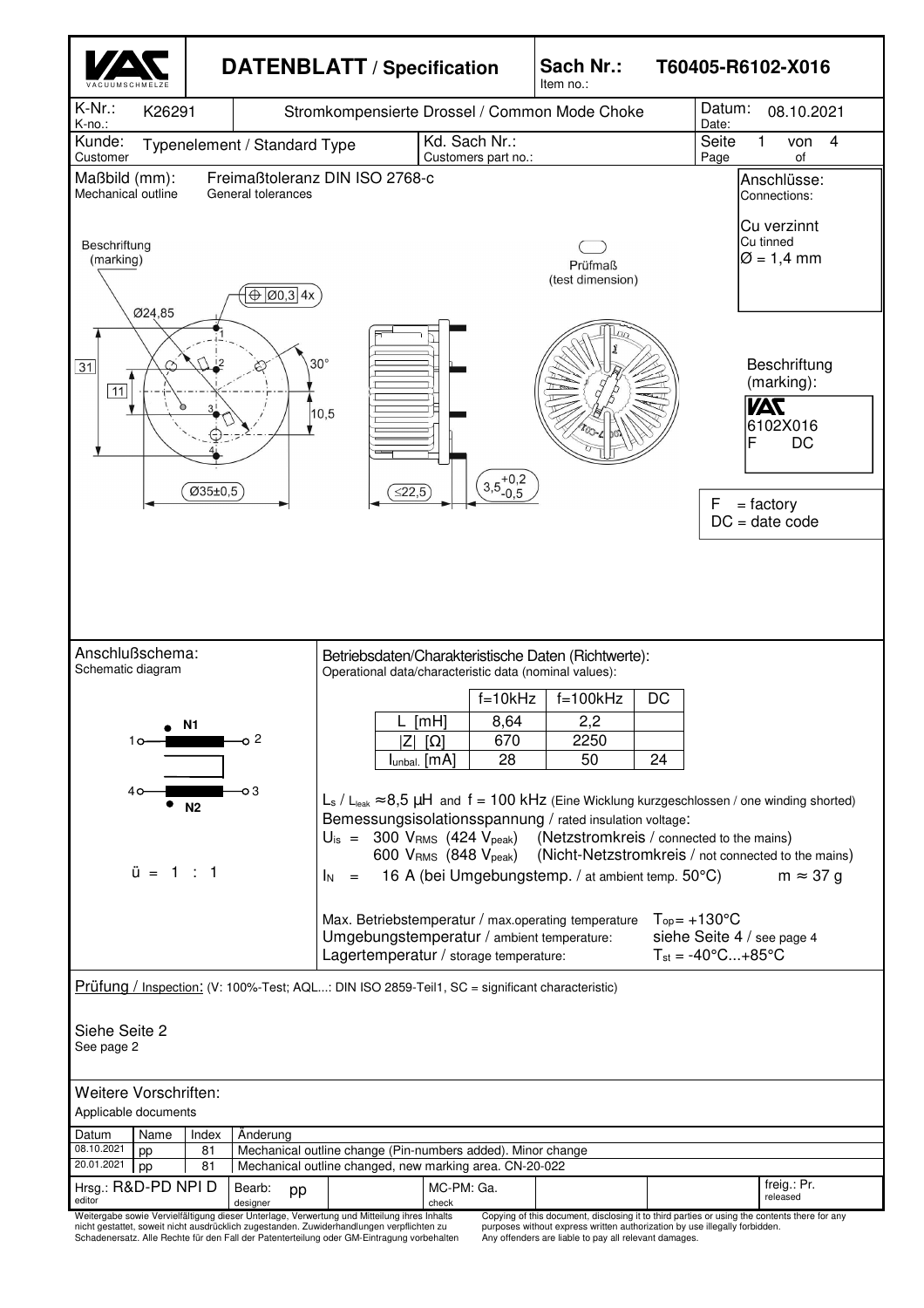|                                       |                                                                                                                                                                                                      | <b>DATENBLATT / Specification</b>                                               |                                                 | Sach Nr.:<br>T60405-R6102-X016<br>Item no.:                                                                                                                                |                                                                |  |  |  |
|---------------------------------------|------------------------------------------------------------------------------------------------------------------------------------------------------------------------------------------------------|---------------------------------------------------------------------------------|-------------------------------------------------|----------------------------------------------------------------------------------------------------------------------------------------------------------------------------|----------------------------------------------------------------|--|--|--|
| $K-Nr$ .:<br>K26291<br>K-no.:         |                                                                                                                                                                                                      |                                                                                 |                                                 | Stromkompensierte Drossel / Common Mode Choke                                                                                                                              | Datum:<br>08.10.2021<br>Date:                                  |  |  |  |
| Kunde:<br>Customer                    | Typenelement / Standard Type                                                                                                                                                                         |                                                                                 | Kd. Sach Nr.:<br>Customers part no.:            |                                                                                                                                                                            | $\overline{2}$<br>Seite<br>von<br>$\overline{4}$<br>Page<br>οf |  |  |  |
|                                       | Prüfung / Inspection: (V: 100%-Test; AQL: DIN ISO 2859-Teil1, SC = significant characteristic)<br>M3014:                                                                                             |                                                                                 |                                                 |                                                                                                                                                                            |                                                                |  |  |  |
| 1) $(V)$<br>2) (AQL 0,25)             | M3011/1:<br>$L_1$                                                                                                                                                                                    | $U_{p,eff}$ = 1,7 kV,<br>$= 8,64 \text{ mH}$                                    | 1s,                                             | N1 gegen/vs N2<br>$-30\%$ / $+50\%$ f = 10 kHz,                                                                                                                            | $U_{AC,eff} = 0.5 V$                                           |  |  |  |
|                                       |                                                                                                                                                                                                      | $= 2,2 \text{ mH}$                                                              | -30% / +50%                                     | $f = 100$ kHz,                                                                                                                                                             | $U_{AC,eff} = 1,2$ V                                           |  |  |  |
| $3)$ (V)                              | Polarität / Übersetzungsverhältnis: Toleranz $\pm$ 2% ( $\pm$ 0Wdg.)<br>M3011/6:<br>(SC)<br>Polarity / Turns ratio:<br>Tolerance $\pm$ 2% ( $\pm$ 0 turns)                                           |                                                                                 |                                                 |                                                                                                                                                                            |                                                                |  |  |  |
| 4) (AQL 1/S4)<br>5) (Fix 05)          | M3011/5:<br>$R_{Cu1} \leq 7,4$ m $\Omega$ ,<br>$R_{Cu2} \leq 7,4$ m $\Omega$<br>Lötbarkeitstest nach Abschnitt 1 / solderability test acc. to chapter 1<br>M3290:                                    |                                                                                 |                                                 |                                                                                                                                                                            |                                                                |  |  |  |
| 6) (AQL 1/S4)                         | M3200:<br>Mechanische Prüfung / mechanical test                                                                                                                                                      |                                                                                 |                                                 |                                                                                                                                                                            |                                                                |  |  |  |
| Typprüfung / Type test :<br>1) M3064: | Stoßspannungsprüfung / surge voltage test: N <sub>1</sub> gegen/vs N <sub>2</sub>                                                                                                                    |                                                                                 |                                                 |                                                                                                                                                                            |                                                                |  |  |  |
|                                       | Einstellwerte / Settings:<br>6 Impulse im Abstand<br>6 pulses in a cycle of                                                                                                                          | $t = 1s$                                                                        | $1,2 \mu s$ / 50 $\mu s$ Kurvenform (waveform), | mit wechselnder Polarität (3×2 Impulse)<br>with changing polarity $(3\times2$ pulses)                                                                                      | $U_{\text{P,peak}} = 4.0 \text{ kV}$                           |  |  |  |
| 2) M3014:                             | $U_{P,eff} = 1.7$ kV,                                                                                                                                                                                | $t = 5$ s,                                                                      | N1 gegen/vs N2                                  |                                                                                                                                                                            |                                                                |  |  |  |
|                                       | Messungen nach Temperaturangleich der Prüflinge an Raumtemperatur                                                                                                                                    |                                                                                 |                                                 |                                                                                                                                                                            |                                                                |  |  |  |
|                                       | Measurements after temperature balance of the test samples at room temperature                                                                                                                       |                                                                                 |                                                 |                                                                                                                                                                            |                                                                |  |  |  |
| Weitere Vorschriften:                 |                                                                                                                                                                                                      |                                                                                 |                                                 |                                                                                                                                                                            |                                                                |  |  |  |
| Applicable documents:                 |                                                                                                                                                                                                      |                                                                                 |                                                 |                                                                                                                                                                            |                                                                |  |  |  |
|                                       | Konstruiert, gefertigt und geprüft nach EN 50178 und erfüllt die Vorschriften.<br>Constructed, manufactured and tested in accordance with EN 50178 and agrees with the standards.                    |                                                                                 |                                                 |                                                                                                                                                                            |                                                                |  |  |  |
| Parameter / Parameters::              |                                                                                                                                                                                                      |                                                                                 |                                                 |                                                                                                                                                                            |                                                                |  |  |  |
|                                       | Basisisolation / Basic insulation:                                                                                                                                                                   |                                                                                 | N gegen/vs N                                    | Verschmutzungsgrad 2 / pollution degree 2                                                                                                                                  |                                                                |  |  |  |
|                                       | a) Netzstromkreis / connected to the mains<br>Uberspannungskategorie / overvoltage category:                                                                                                         |                                                                                 |                                                 | Ш                                                                                                                                                                          |                                                                |  |  |  |
|                                       | Bemessungsisolationsspannung / rated insulation voltage:                                                                                                                                             |                                                                                 |                                                 | $U_{\text{is,eff}}$ / $U_{\text{is,RMS}}$ = 300 V (424 $V_{\text{max/peak}}$ )                                                                                             |                                                                |  |  |  |
|                                       | Prüfspannung / test voltage: UP, eff / UP, RMS                                                                                                                                                       |                                                                                 | $\geq 1,2$ kV                                   |                                                                                                                                                                            |                                                                |  |  |  |
|                                       | Stoßspanng. / surge volt.age:<br>Kriechstrecke / creepage:                                                                                                                                           | $U_{P,max} / U_{P,peak} \geq 4.0$ kV                                            | N gegen/to N ≥ 3,0 (1,5) mm                     | Impulsform (waveform):<br>Isolierstoffklasse 1                                                                                                                             | $1,2 \,\mu s$ / 50 $\mu s$<br>(auf Bodenplatte)                |  |  |  |
|                                       |                                                                                                                                                                                                      |                                                                                 |                                                 | Insulation material group 1<br>$\geq$ 3,0 (1,5) mm Isolierstoffklasse 1<br>Insulation material group 1                                                                     | (on base plate)<br>(auf Kern)<br>(on core)                     |  |  |  |
|                                       | Luftstrecke / clearance:                                                                                                                                                                             | N gegen/to $N \geq 3,0$ mm                                                      |                                                 |                                                                                                                                                                            |                                                                |  |  |  |
|                                       | b) Nicht-Netzstromkreis / not connected to the mains                                                                                                                                                 |                                                                                 |                                                 |                                                                                                                                                                            |                                                                |  |  |  |
|                                       | Überspannungskategorie / overvoltage category:                                                                                                                                                       |                                                                                 | Ш                                               |                                                                                                                                                                            |                                                                |  |  |  |
|                                       | Bemessungsisolationsspannung / rated insulation voltage:                                                                                                                                             |                                                                                 |                                                 | $U_{\text{is,eff}}$ / $U_{\text{is,RMS}} = 600 \text{ V}$ (848 $V_{\text{max/peak}}$ )                                                                                     |                                                                |  |  |  |
|                                       | Prüfspannung / test voltage:<br>Stoßspanng. / surge volt.age: $U_{P,max}$ / $U_{P,peak} \geq 4.0$ kV                                                                                                 | $\mathsf{U}_{\mathsf{P},\mathsf{eff}}$ / $\mathsf{U}_{\mathsf{P},\mathsf{RMS}}$ | $≥ 1,65$ kV                                     | Impulsform (waveform):                                                                                                                                                     | 1,2 $\mu$ s / 50 $\mu$ s                                       |  |  |  |
|                                       | Kriechstrecke / creepage:                                                                                                                                                                            | N gegen/to $N \geq 3,0$ mm                                                      |                                                 | Isolierstoffklasse 1<br>Insulation material group 1                                                                                                                        | (auf Bodenplatte)<br>(on base plate)                           |  |  |  |
|                                       |                                                                                                                                                                                                      |                                                                                 | $\geq 3,0$ mm                                   | Isolierstoffklasse 1<br>Insulation material group 1                                                                                                                        | (auf Kern)<br>(on core)                                        |  |  |  |
|                                       | Luftstrecke / clearance:                                                                                                                                                                             | N gegen/to $N \geq 3,0$ mm                                                      |                                                 |                                                                                                                                                                            |                                                                |  |  |  |
|                                       | Design: Isoliersystem gemäß UL 1446 / insulation system compliant to UL 1446:                                                                                                                        |                                                                                 |                                                 | Bauelement-Träger, Draht und Isoliermaterialien / component fixture, wire and insulation materials:                                                                        | File No.: E329745, 130°C (class B)<br>UL-gelistet / UL-listed  |  |  |  |
| Hrsg.: R&D-PD NPI D<br>editor         | Bearb:<br>pp                                                                                                                                                                                         |                                                                                 | MC-PM: Ga.                                      |                                                                                                                                                                            | freig.: Pr.<br>released                                        |  |  |  |
|                                       | designer<br>Weitergabe sowie Vervielfältigung dieser Unterlage, Verwertung und Mitteilung ihres Inhalts<br>nicht gestattet, soweit nicht ausdrücklich zugestanden. Zuwiderhandlungen verpflichten zu |                                                                                 | check                                           | Copying of this document, disclosing it to third parties or using the contents there for any<br>purposes without express written authorization by use illegally forbidden. |                                                                |  |  |  |
|                                       | Schadenersatz. Alle Rechte für den Fall der Patenterteilung oder GM-Eintragung vorbehalten                                                                                                           |                                                                                 |                                                 | Any offenders are liable to pay all relevant damages.                                                                                                                      |                                                                |  |  |  |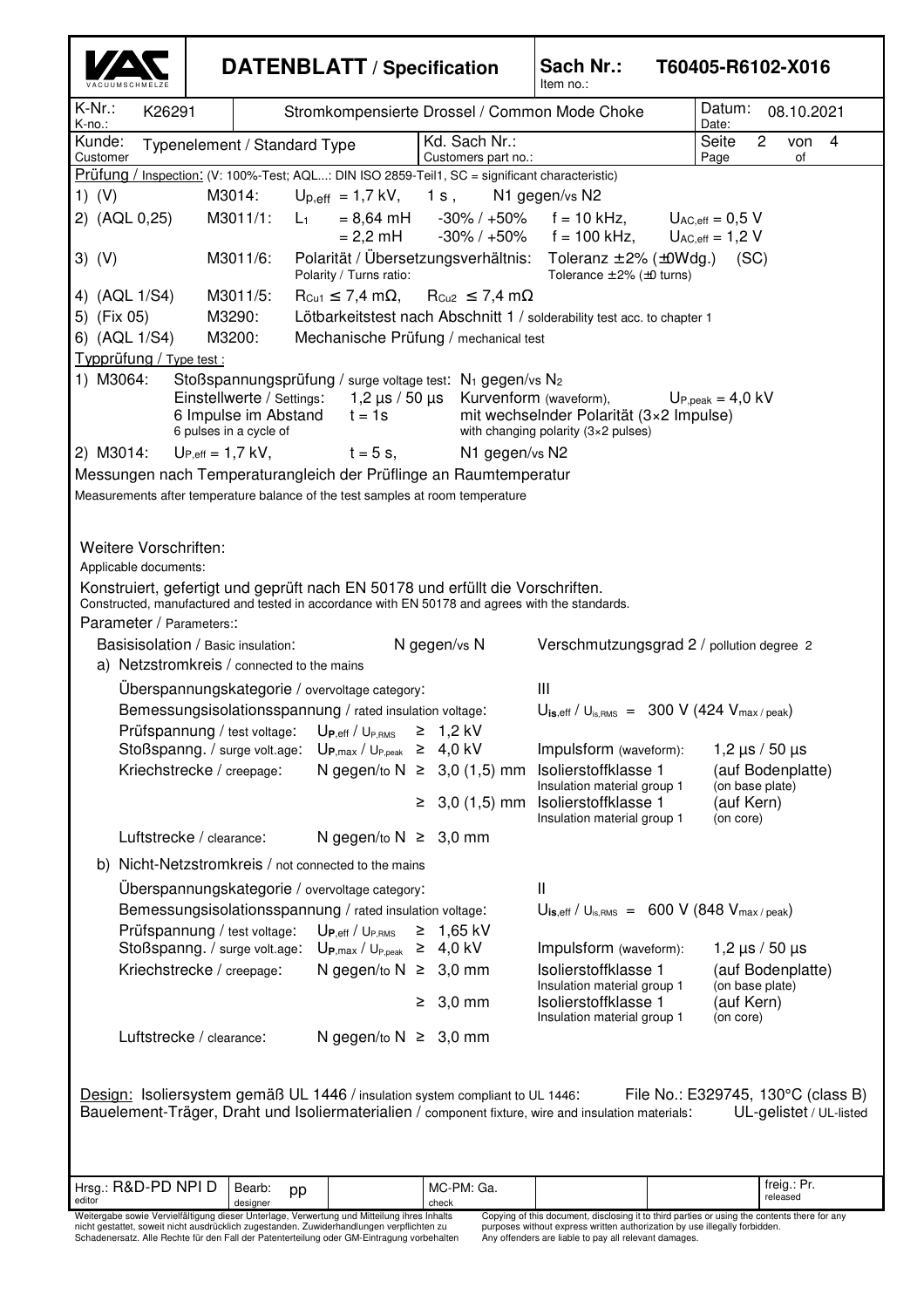

Weitergabe sowie Vervielfältigung dieser Unterlage, Verwertung und Mitteilung ihres Inhalts<br>nicht gestattet, soweit nicht ausdrücklich zugestanden. Zuwiderhandlungen verpflichten zu<br>Schadenersatz. Alle Rechte für den Fall

Any offenders are liable to pay all relevant damages.